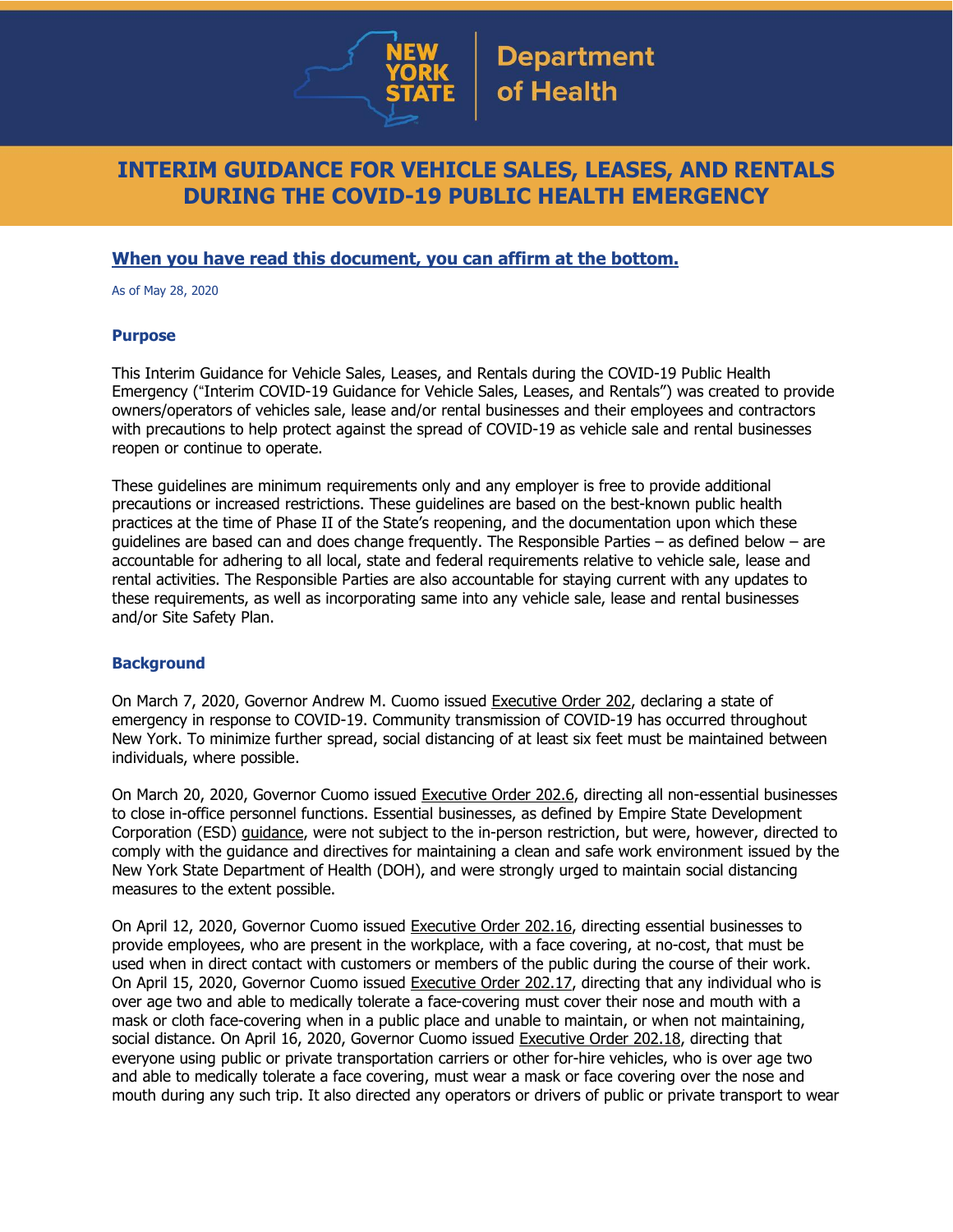a face covering or mask which covers the nose and mouth while there are any passengers in such a vehicle.

On April 26, 2020, Governor Cuomo [announced](https://www.governor.ny.gov/news/amid-ongoing-covid-19-pandemic-governor-cuomo-outlines-phased-plan-re-open-new-york-starting) a phased approach to reopen industries and businesses in New York in phases based upon a data-driven, regional analysis. On May 4, 2020, the Governor [provided](https://www.governor.ny.gov/news/amid-ongoing-covid-19-pandemic-governor-cuomo-outlines-additional-guidelines-when-regions-can) that the regional analysis would consider several public health factors, including new COVID-19 infections, as well as health care system, diagnostic testing, and contact tracing capacity. On May 11, 2020, Governor Cuomo [announced](https://www.governor.ny.gov/news/amid-ongoing-covid-19-pandemic-governor-cuomo-announces-three-regions-new-york-state-ready) that the first phase of reopening would begin on May 15, 2020 in several regions of New York, based upon available regional metrics and indicators.

In addition to the following standards, both essential and non-essential vehicle sales and rentals businesses must continue to comply with the guidance and directives for maintaining clean and safe work environments issued by the DOH.

Please note that where guidance in this document differs from other guidance documents issued by New York State, the more recent guidance shall apply.

#### **Standards for Responsible Vehicle Sale, Lease, and Rental in New York State**

No vehicle sale, lease or rental activity can occur without meeting the following minimum State standards, as well as applicable federal requirements, including but not limited to such minimum standards of the Americans with Disabilities Act (ADA), Centers for Disease Control and Prevention (CDC), Environmental Protection Agency (EPA), and United States Department of Labor's Occupational Safety and Health Administration (OSHA).

The State standards contained within this guidance apply to all vehicle sale, lease and rental activities in operation during the COVID-19 public health emergency until rescinded or amended by the State. The operator of the vehicle sale, lease or rental site, or another party as may be designated by the operator (in either case, "the Responsible Parties"), shall be responsible for meeting these standards.

The following guidance is organized around three distinct categories: people, places, and processes.

## **I. PEOPLE**

### **A. Physical Distancing**

- Responsible Parties must ensure that for any vehicle sale, lease, or rental activity, the workforce and customer presence is limited to 50% of the maximum occupancy for a particular area as set by the certificate of occupancy, inclusive of customers, who must maintain six feet of separation from others and, in all cases, must only be permitted entry into a store if they wear an acceptable face covering; provided, however, that the customer is over the age of two and able to medically tolerate such covering. Employees also must wear face coverings any time they interact with customers (e.g. ringing up a purchase), even if they are six or more feet apart; and
- Responsible Parties must ensure that a distance of at least six feet is maintained among all individuals (e.g. workers and customers) at all times, unless safety or the core activity requires closer distance (e.g. vehicle test drive). Employees must wear acceptable face coverings any time they interact with customers (e.g. ringing up a purchase) and any time employees are within six feet of another person. Employees must be prepared to don a face covering if another person unexpectedly comes within six feet.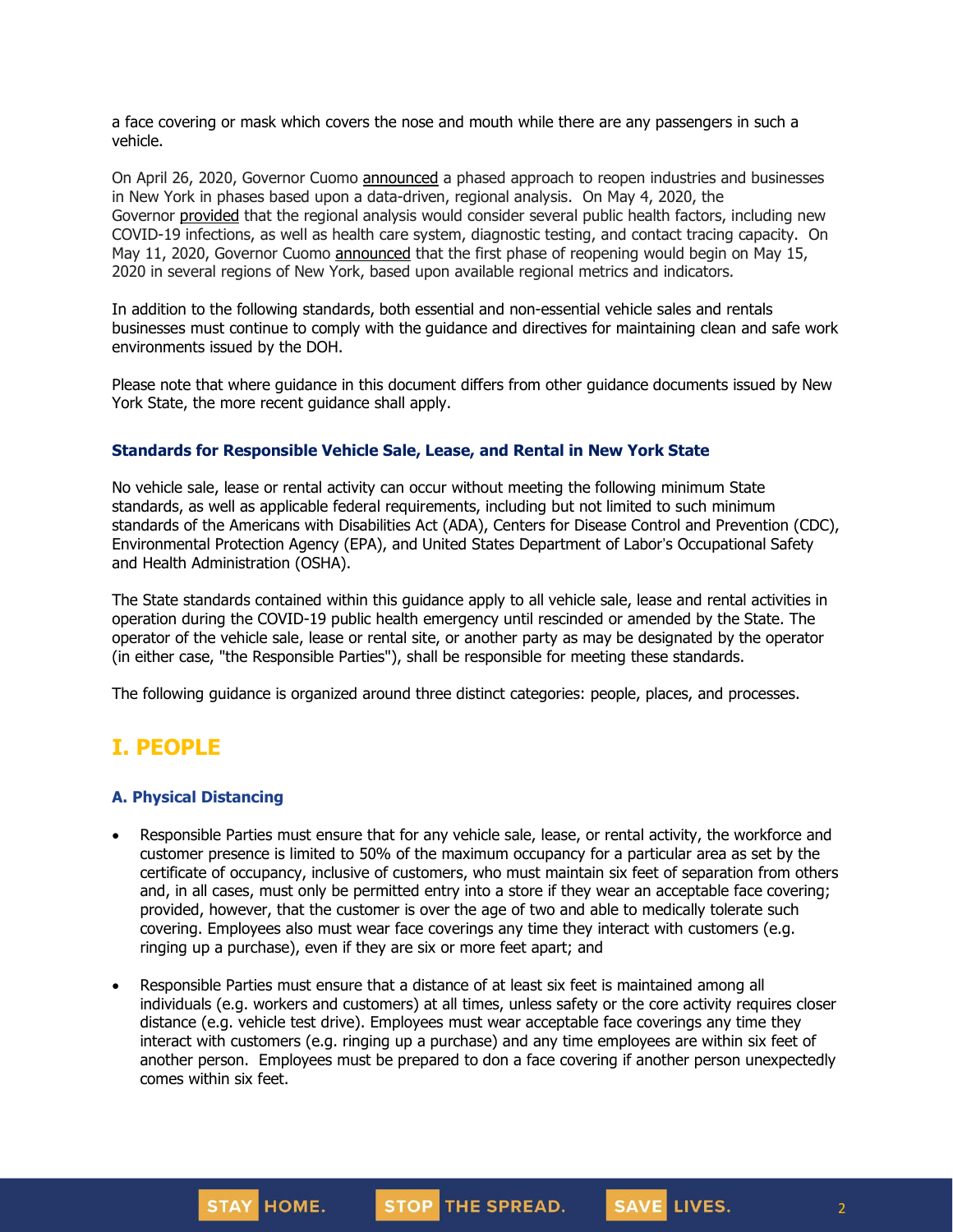- $\circ$  Acceptable face coverings for COVID-19 include but are not limited to cloth-based face coverings and disposable masks that cover both the mouth and nose.
- $\circ$  However, cloth, disposable, or other homemade face coverings are not acceptable face coverings for workplace activities that typically require a higher degree of protection for personal protective equipment due to the nature of the work. For those activities, N95 respirators or other personal protective equipment (PPE) used under existing industry standards should continue to be used, as is defined in accordance with OSHA [guidelines.](https://www.osha.gov/SLTC/personalprotectiveequipment/)
- Responsible Parties may modify the use and/or restrict the number of work stations and employee seating areas, so that workers are at least six feet apart in all directions (e.g. side-to-side and when facing one another) and are not sharing workstations without cleaning and disinfection between use. When distancing is not feasible between workstations, Responsible Parties must provide and require the use of face coverings or enact physical barriers, such as plastic shielding walls, in lieu of face coverings in areas where they would not affect air flow, heating, cooling, or ventilation.
	- $\circ$  In particular, for sales desks and checkout registers, Responsible Parties must ensure that employees wear face coverings and enact physical barriers such as plastic shield walls.
	- $\circ$  Physical barriers should be put in place in accordance with OSHA quidelines.
	- o Physical barrier options may include: strip curtains, plexiglass or similar materials, or other impermeable dividers or partitions.
- Responsible Parties should encourage customers to conduct viewings, test drives, and/or rentals by appointment only.
- Showroom and retail layouts should be modified so that employees and customers are at least six feet apart in all directions when employees are working and customers are browsing, unless physical barriers are in place (e.g. plexiglass or partitions at cash registers).
	- o Responsible Parties must require that employees use masks or cloth face coverings when interacting with customers. Responsible Parties shall not permit customers into the store without a face covering, if medically able to tolerate one, and are over age two.
	- $\circ$  Responsible Parties are prohibited from requesting or requiring medical or other documentation from a customer who declines to wear a face covering due to a medical or other health condition that prevents such usage.
	- $\circ$  Responsible Parties must reserve adequate space for employees and customers to work and shop, considering appropriate social distancing; Responsible Parties should consider creating oneway aisles, otherwise rearranging traffic flow, or using alternating cash registers
- Responsible Parties should prohibit the use of small spaces (e.g. elevators, storage closets) by more than one individual at a time, unless all employees in such space at the same time are wearing acceptable face coverings. However, even with face coverings in use, occupancy must never exceed 50% of the maximum capacity of the space or vehicle, unless it is designed for use by a single occupant. Responsible Parties should increase ventilation with outdoor air to the greatest extent possible (e.g. opening windows and doors in control rooms), while maintaining safety protocols. Responsible Parties should take additional measures to prevent congregation in waiting areas.
	- $\circ$  For test drivers of vehicles requiring more than one person, all individuals must wear a mask.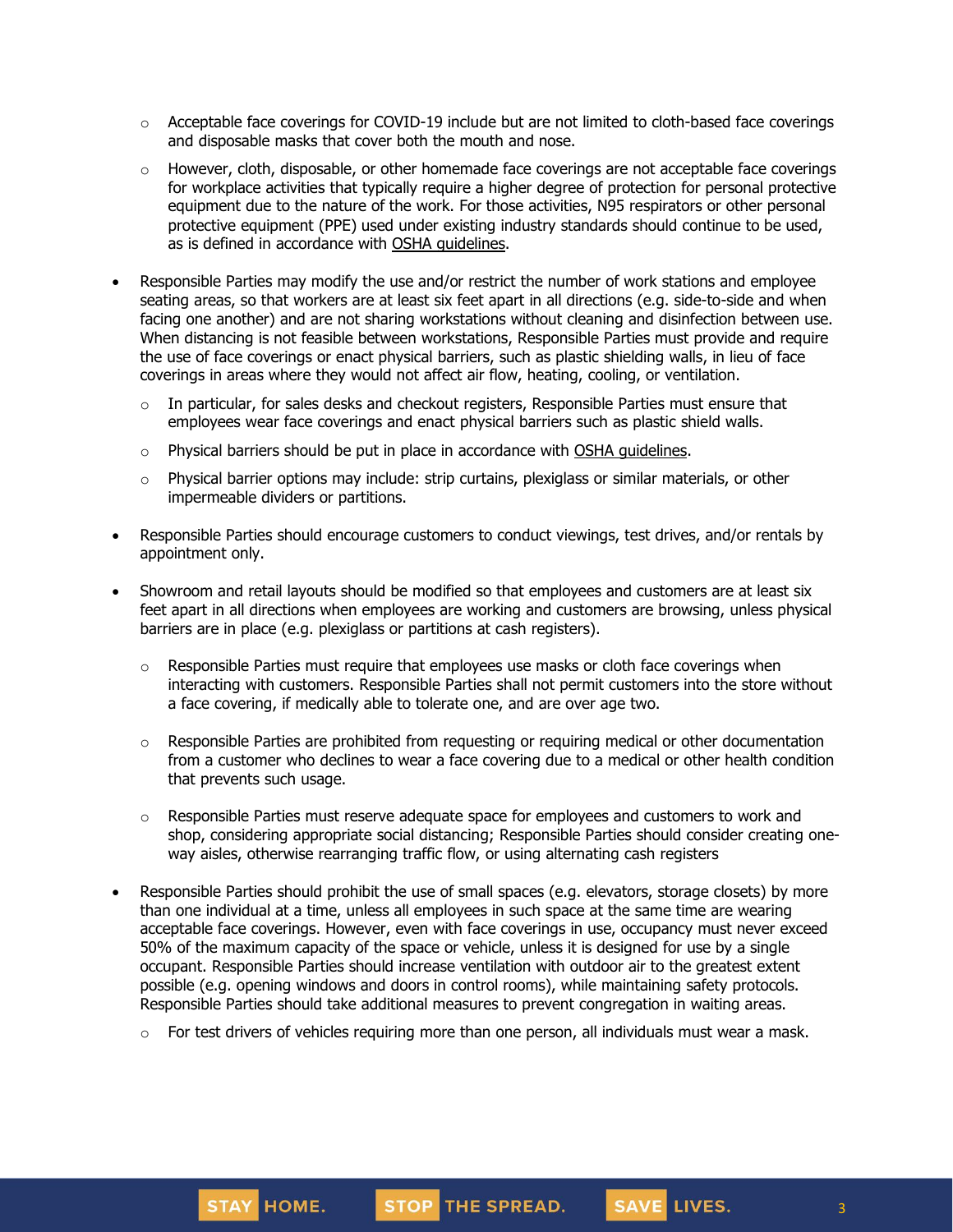- Responsible Parties should put in place measures to reduce bi-directional foot traffic in common spaces (e.g. showroom, parking lot, garage) by using tape or signs with arrows in narrow aisles, between vehicles, or spaces.
	- o Where possible, place markers for one directional traffic.
- Responsible Parties must post signs throughout the location, consistent with DOH COVID-19 signage. Responsible Parties can develop their own customized signage specific to their workplace or setting, provided that such signage is consistent with the Department's signage. Signage should be used to remind employees to:
	- o Cover their nose and mouth with a mask or cloth face-covering.
	- o Properly store and, when necessary, discard PPE.
	- o Adhere to physical distancing instructions.
	- $\circ$  Report symptoms of or exposure to COVID-19, and how they should do so.
	- $\circ$  Follow hand hygiene and cleaning and disinfection guidelines.
- Responsible Parties should provide clearly designated entrances and separate exits.
	- $\circ$  Responsible Parties must be prepared to queue customers outside while still maintaining physical distance including through the use of visual cues.
- Responsible Parties should encourage customers to minimize touching vehicles unless on a test drive or renting the vehicle.

#### **B. Gatherings in Enclosed Spaces**

- Responsible Parties must limit in-person gatherings (e.g. team meetings) to the greatest extent possible and use other methods such as video or teleconferencing whenever possible, per CDC guidance "Interim Guidance for Businesses and Employers to Plan and Respond to [Coronavirus](https://www.cdc.gov/coronavirus/2019-ncov/community/guidance-business-response.html) Disease 2019 [\(COVID-19\)](https://www.cdc.gov/coronavirus/2019-ncov/community/guidance-business-response.html)". When videoconferencing or teleconferencing is not possible, Responsible Parties should hold meetings in open, well-ventilated spaces and ensure that individuals maintain six feet of social distance between one another (e.g. if there are chairs, leave space between chairs, have employees sit in alternating chairs).
- Responsible Parties must put in place practices for adequate social distancing in small areas, such as customer service waiting areas, restrooms and breakrooms, and should develop signage and systems (e.g. flagging when occupied) to restrict occupancy when social distancing cannot be maintained in such areas; and
- Responsible Parties should stagger schedules for employees to observe social distancing (i.e., six feet of space) for any gathering (e.g. coffee breaks, meals, and shift starts/stops).

#### **C. Workplace Activity**

- Responsible Parties must take measures to reduce interpersonal contact and congregation, through methods such as:
	- $\circ$  limiting in-person presence to only those staff who are necessary;
	- o adjusting workplace hours;
	- o reducing on-site workforce to accommodate social distancing guidelines;

4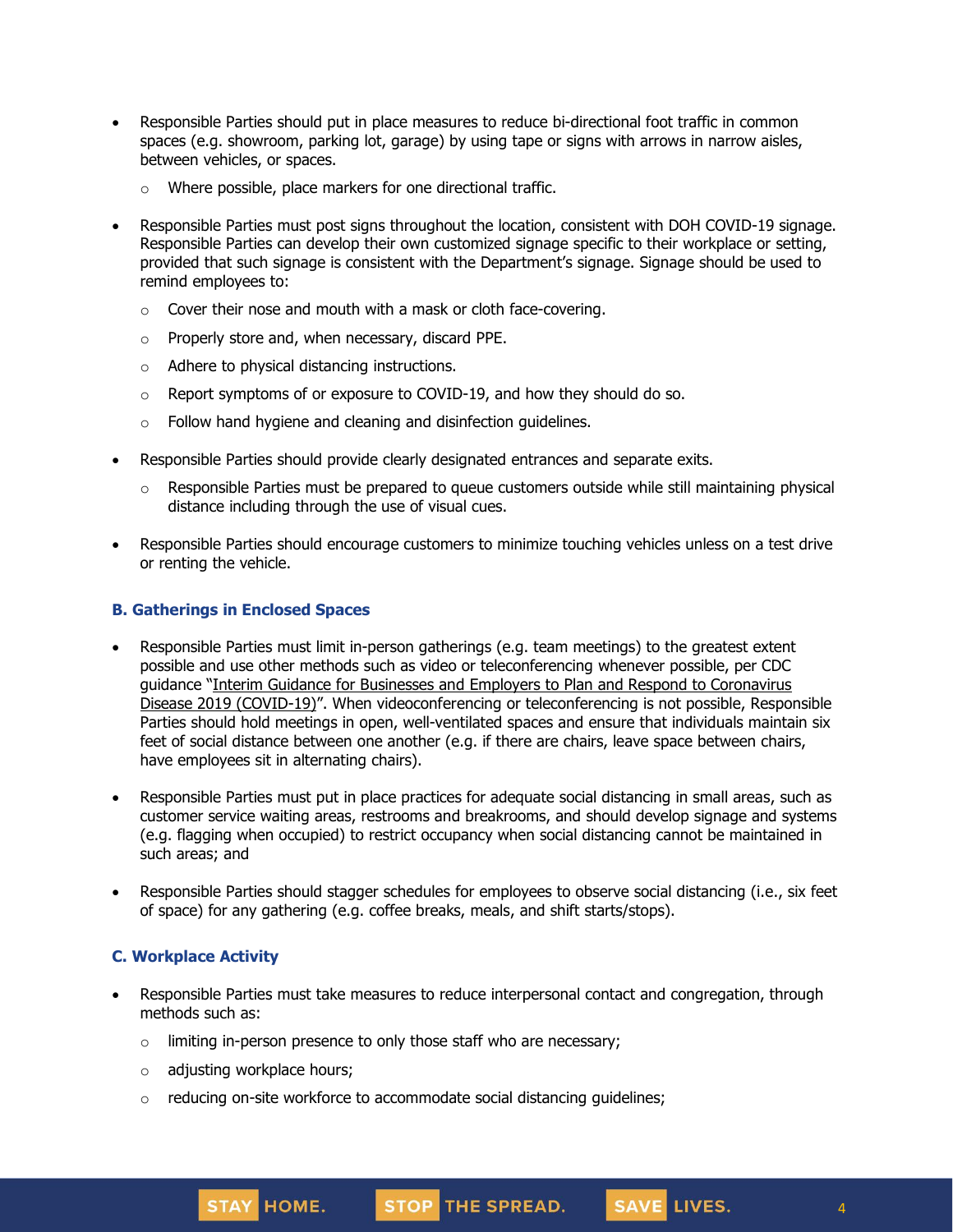- o shifting design (e.g. A/B teams, staggered arrival/departure times).
- Responsible Parties are encouraged to allow customers to conduct unaccompanied test drives.
	- $\circ$  If an employee accompanies the customer on a test drive, the employee must sit in the seat with the furthest possible distance from the customer(s) and wear an appropriate face covering.
	- $\circ$  Encourage customers to limit other individuals on the test drive, if possible (e.g. children).
- Responsible Parties should facilitate curbside pickup and drop-off, where possible (e.g. customer can return rental vehicle without human interaction).
- Responsible parties must ensure that waiting areas allow customers to adhere to social distancing rules (e.g. space seating six feet apart).
- Responsible Parties are encouraged to limit the number of vehicles for viewing or renting in enclosed spaces (e.g. dealer showrooms, garages) and place vehicles in open air spaces (e.g. parking lot).
- Responsible Parties are encouraged to exchange paperwork via electronic transmission and to communicate with customers by phone, email, or videoconferencing when practicable.
- Where possible, Responsible Parties should avoid renting or issuing for test drive vehicles that may be difficult to clean and disinfect (e.g. fabric seats).
	- $\circ$  Where not practical, consider disposable protective covers that still allow for safe operation of the vehicle.

#### **D. Movement and Commerce**

- Responsible Parties must establish designated areas for pickups and deliveries, limiting contact to the extent possible.
- Responsible Parties should limit on-site interactions (e.g. designate an egress for workers leaving their shifts and a separate ingress for workers starting their shifts) and movements (e.g. employees should remain near their workstations as often as possible).
- Responsible Parties should encourage remote interaction as much as possible (e.g. online browsing, customization, ordering, paperwork).
- Responsible Parties must close amenities including:
	- o Self-serve bars;
	- o Vending machines;
	- o Cafes and dining areas.

## **II. PLACES**

### **A. Protective Equipment**

• Responsible Parties must ensure employees wear face coverings when they are within six feet of customers or coworkers. Employees also must wear face coverings any time they interact with customers (e.g. ringing up a purchase).



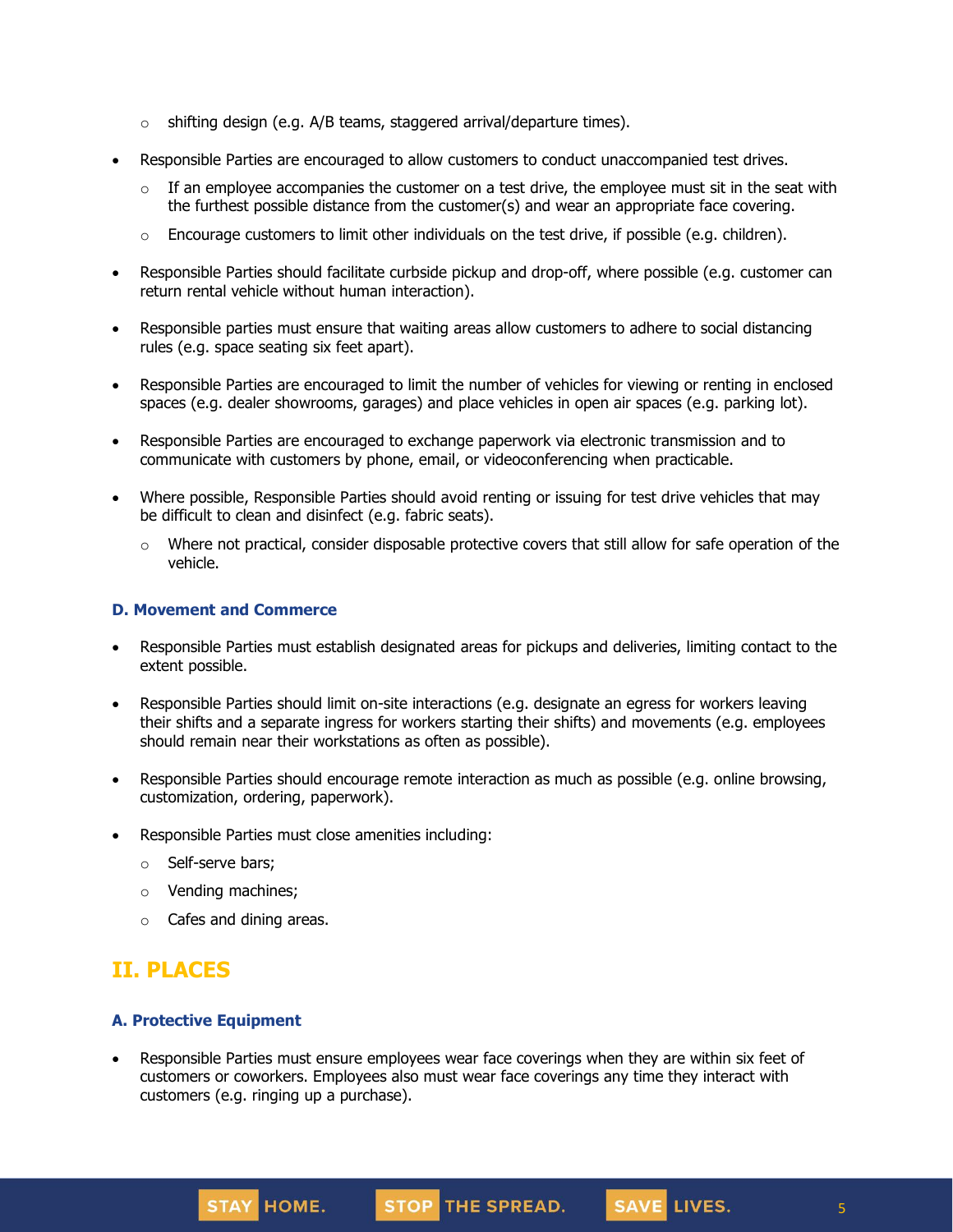- Responsible parties must ensure that customers are only permitted entry into the retail store if they wear an acceptable face covering; provided, however, that the customer is over the age of two and able to medically tolerate such covering.
- In addition to the necessary personal protective equipment (PPE) as required for certain workplace activities, Responsible Parties must procure, fashion, or otherwise obtain acceptable face coverings and provide such coverings to their employees while at work at no cost to the employee. Responsible Parties should have an adequate supply of face coverings and other required PPE on hand should an employee need a replacement or should a visitor be in need. Acceptable face coverings include, but are not limited to, cloth (e.g. homemade sewn, quick cut, bandana), surgical masks, and face shields.
- Face coverings must be cleaned or replaced after use and may not be shared. Please consult the CDC [guidance](https://www.cdc.gov/coronavirus/2019-ncov/community/guidance-business-response.html) for additional information on cloth face coverings and other types of PPE, as well as instructions on use and cleaning.
	- $\circ$  Note that cloth face coverings or disposable masks shall not be considered acceptable face coverings for workplace activities that impose a higher degree of protection for face covering requirements. For example, if N95 respirators are traditionally required for specific vehicle sales or repairs, a cloth or homemade mask would not suffice. Responsible Parties must adhere to OSHA standards for such safety equipment.
- Responsible Parties must allow employees to use their own acceptable face coverings but cannot require employees to supply their own face coverings. Further, this guidance shall not prevent employees from wearing their personally owned additional protective coverings (e.g. surgical masks or face shields), or if the Responsible Parties otherwise requires employees to wear more protective PPE due to the nature of their work. Employers should comply with all applicable OSHA standards.
- Responsible Parties must put in place measures to limit the sharing of objects, such as tools, telephones, objects, and vehicles, as well as the touching of shared surfaces, such as electronics and keys; or, require workers to wear gloves (trade-appropriate or medical) when in contact with shared objects or frequently touched surfaces; or, require workers to perform hand hygiene before and after contact.
- Responsible Parties must train workers on how to adequately put on, take off, clean (as applicable), and discard PPE, including but not limited to, appropriate face coverings.

### **B. Hygiene and Cleaning and Disinfection**

STAY HOME.

- Responsible Parties must ensure adherence to hygiene and cleaning and disinfection requirements as advised by the CDC and DOH, including "Guidance for Cleaning and [Disinfection](https://coronavirus.health.ny.gov/system/files/documents/2020/03/cleaning_guidance_general_building.pdf) of Public and Private Facilities for [COVID-19](https://coronavirus.health.ny.gov/system/files/documents/2020/03/cleaning_guidance_general_building.pdf)," and the "STOP THE [SPREAD](https://coronavirus.health.ny.gov/system/files/documents/2020/04/13067_coronavirus_protectyourself_poster_042020.pdf)" poster, as applicable. Responsible Parties must maintain logs that include the date, time, and scope of cleaning and disinfection.
- Responsible Parties must provide and maintain hand hygiene stations on site, as follows:
	- $\circ$  For handwashing: soap, running warm water, disposable paper towels, and lined garbage cans.
	- $\circ$  For hand sanitizing: an alcohol-based hand sanitizer containing at least 60% alcohol for areas where handwashing facilities may not be available or practical.
	- $\circ$  Hand sanitizer must be placed throughout the location for use by employees and customers. It should be placed in convenient locations such as points of entrance and near showroom vehicles along with signage indicating that visibly soiled hands should be washed with soap and water; hand sanitizer is not effective on visibly soiled hands.

STOP THE SPREAD.

6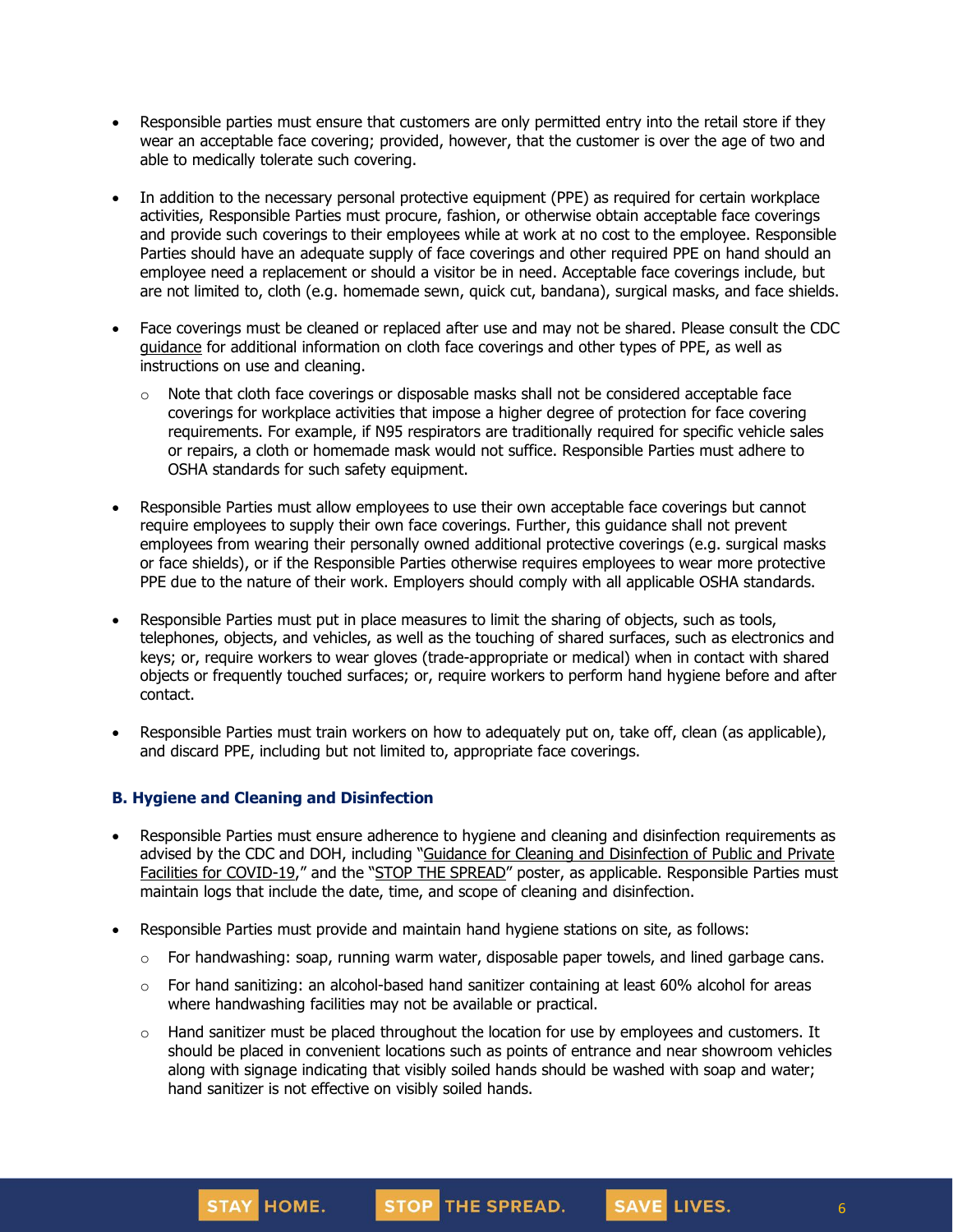- $\circ$  Place receptacles around the building for disposal of soiled items, including PPE.
- $\circ$  Touch-free hand sanitizer dispensers should be installed in high touch areas including entrances and exits.
- Responsible Parties must provide appropriate cleaning and disinfection supplies for shared and frequently touched surfaces and encourage employees to use these supplies following manufacturer's instructions for use before and after use of these surfaces, followed by hand hygiene.
- Responsible Parties must conduct regular cleaning and disinfection of the site and more frequent cleaning and disinfection for high risk areas used by many individuals and for frequently touched surfaces. Cleaning and disinfection must be rigorous and ongoing and should occur at least after each shift, daily, or more frequently as needed. Please refer to DOH's "Interim [Guidance](https://coronavirus.health.ny.gov/system/files/documents/2020/03/cleaning_guidance_general_building.pdf) for Cleaning and [Disinfection](https://coronavirus.health.ny.gov/system/files/documents/2020/03/cleaning_guidance_general_building.pdf) of Public and Private Facilities for COVID-19" for detailed instructions on how to clean and disinfect facilities.
- Responsible Parties must ensure regular cleaning and disinfecting of restrooms. Restrooms should be cleaned and disinfected more often depending on frequency of use.
	- Responsible Parties must ensure distancing rules are adhered to by using signage, occupied markers, or other methods to reduce restroom capacity where feasible.
	- $\circ$  Responsible Parties must ensure that vehicles, and tools are regularly cleaned and disinfected using registered disinfectants, including at least as often as workers change workstations or customers come into contact with vehicles. Refer to the Department of Environmental Conservation (DEC) list of [products](http://www.dec.ny.gov/docs/materials_minerals_pdf/covid19.pdf) registered in New York State and identified by the EPA as effective against COVID-19.
	- $\circ$  If cleaning or disinfection products or the act of cleaning and disinfecting causes safety hazards or degrades the material or vehicles, Responsible Parties must put in place hand hygiene stations between use and/or supply disposable gloves and/or limitations on the number of employees using such tools or vehicles.
	- $\circ$  Responsible Parties must provide for the cleaning and disinfection of exposed areas in the event of a worker is confirmed to have COVID-19, with such cleaning and disinfection to include, at a minimum, all heavy transit areas and high-touch surfaces (e.g. shared spaces, vehicles, electronics, keys, telephones, hand rails, and door handles).
- Responsible Parties must clean and disinfect every vehicle (interior and exterior) and keys prior to customer picking up or test driving and after the customer drops off the vehicle.
- CDC guidelines on "Cleaning and [Disinfecting](https://www.cdc.gov/coronavirus/2019-ncov/community/disinfecting-building-facility.html) Your Facility" if someone is suspected or confirmed to have COVID-19 are as follows:
	- $\circ$  Close off areas used by the person suspected or confirmed to have COVID-19.
		- **•** Responsible Parties do not necessarily need to close operations, if they can close off the affected areas.
	- o Open outside doors and windows to increase air circulation in the area.
	- $\circ$  Wait 24 hours before you clean and disinfect. If 24 hours is not feasible, wait as long as possible.
- Clean and disinfect all areas used by the person suspected or confirmed to have COVID-19, such as offices, bathrooms, common areas, and shared equipment.
	- $\circ$  Once the area has been appropriately cleaned and disinfected, it can be reopened for use.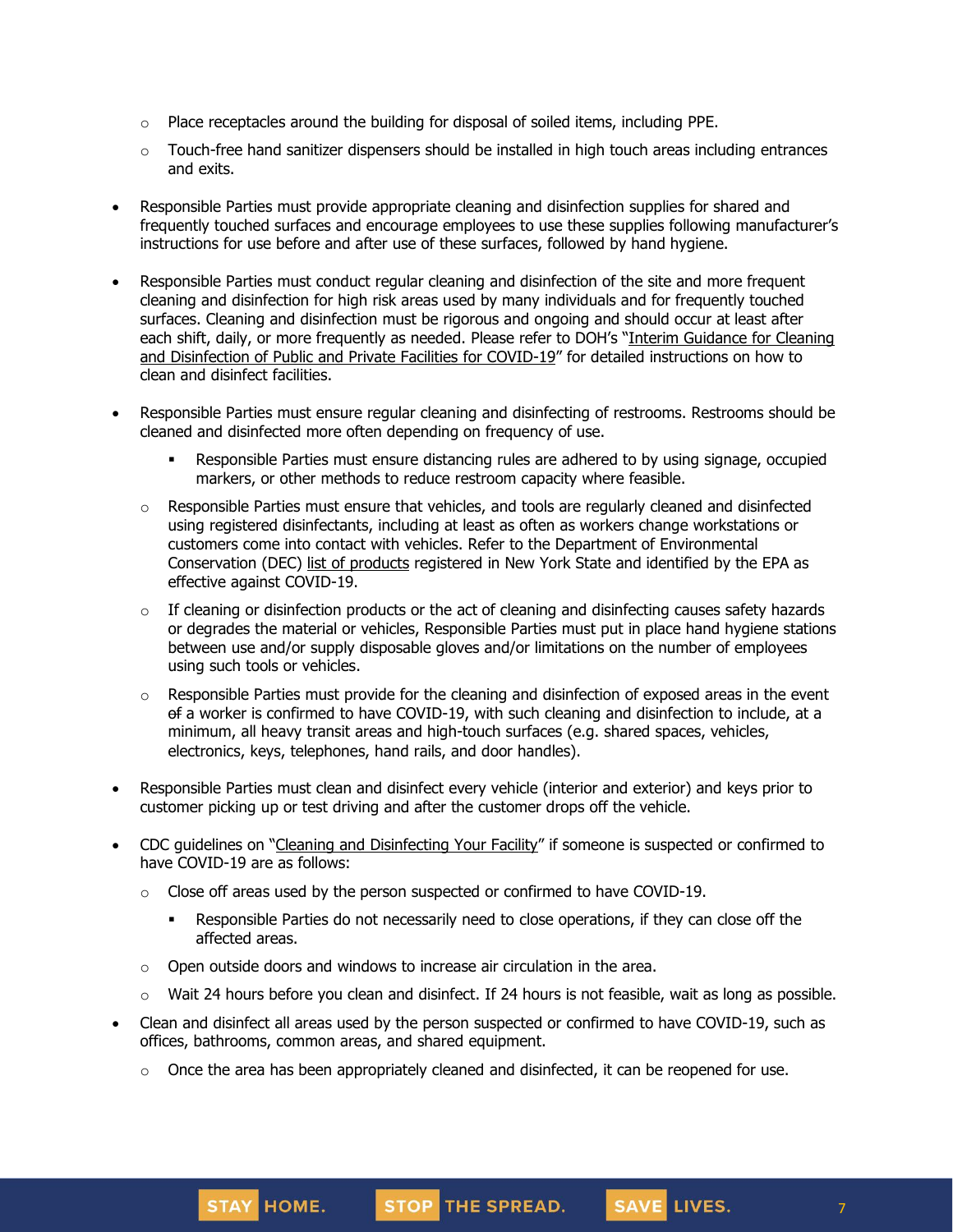- Workers without close contact with the person suspected or confirmed to have COVID-19 can return to the work area immediately after cleaning and disinfection.
	- Per CDC contact tracing guidance, close contact is defined as being within six feet for at least 15 minutes. When the extent of contact with the person suspected or confirmed to have COVID-19 is not clear, the local health department should be consulted for guidance. Persons who have had close contact will undergo a 14-day quarantine.
- $\circ$  If more than seven days have passed since the person who is suspected or confirmed to have COVID-19 visited or used the facility, additional cleaning and disinfection is not necessary, but routine cleaning and disinfection should continue.
- Responsible Parties must prohibit shared food and beverages (e.g. buffet style meals), encourage bringing lunch from home, and reserve adequate space for employees to observe social distancing while eating meals.

#### **C. Phased Reopening**

• Responsible Parties are encouraged to phase-in reopening activities so as to allow for operational issues to be resolved before production or work activities return to normal levels. Responsible Parties should consider limiting the number of employees, hours, and number of customers available to be served when first reopening so as to provide operations with the ability to adjust to the changes.

#### **D. Communications Plan**

- Responsible Parties must affirm that they have reviewed and understand the state-issued industry guidelines, and that they will implement them.
- Responsible Parties should develop a communications plan for employees, visitors, and customers that includes applicable instructions, training, signage, and a consistent means to provide employees with information. Responsible Parties may consider developing webpages, text and email groups, and social media.
- Responsible Parties should encourage customers to adhere to CDC and DOH guidance regarding the use of PPE, specifically face coverings, when a social distance of six feet cannot be maintained, through verbal communication and signage.
- Responsible Parties should post signage inside and outside of the building to remind employees and customers to adhere to proper hygiene, social distancing rules, appropriate use of PPE, and cleaning and disinfecting protocols.

## **III. PROCESSES**

### **A. Screening and Testing**

- Responsible Parties must implement mandatory daily health screening practices.
	- $\circ$  Screening practices may be performed remotely (e.g. by telephone or electronic survey), before the employee reports to the site, to the extent possible; or may be performed on site.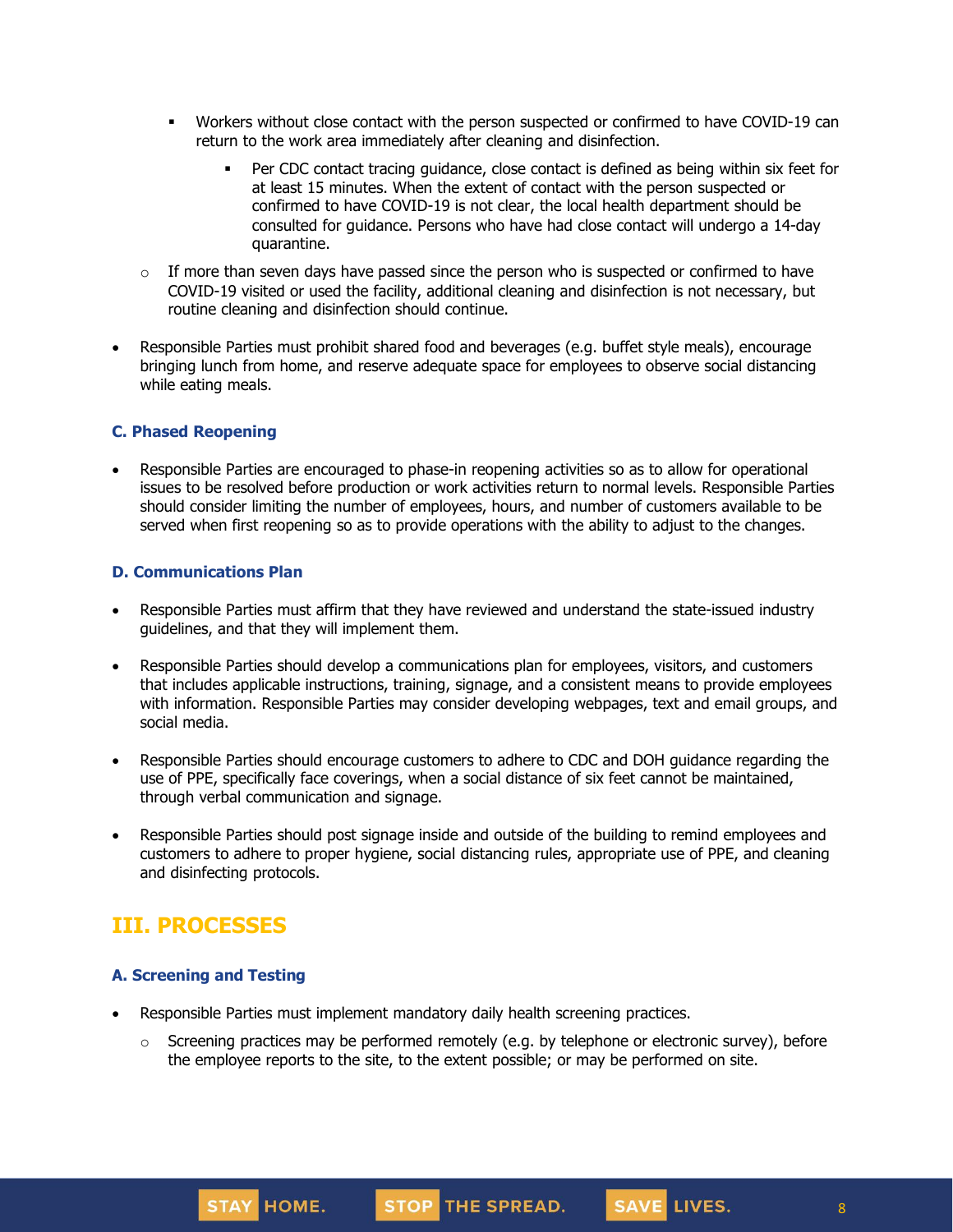- $\circ$  Screening should be coordinated to prevent workers from intermingling in close contact with each other prior to completion of the screening.
- $\circ$  At a minimum, screening should be required of all workers and visitors and completed using a questionnaire that determines whether the worker or visitor has:
	- (a) knowingly been in close or proximate contact in the past 14 days with anyone who has tested positive for COVID-19 or who has or had symptoms of COVID-19,
	- (b) tested positive for COVID-19 in the past 14 days, or
	- (c) has experienced any symptoms of COVID-19 in the past 14 days.
- According to the CDC guidance on "Symptoms of [Coronavirus](https://www.cdc.gov/coronavirus/2019-ncov/symptoms-testing/symptoms.html)," people with COVID-19 have had a wide range of symptoms reported, ranging from mild symptoms to severe illness. Symptoms of COVID-19 include, but are not limited to: cough, shortness of breath or difficulty breathing, fever, chills, muscle pain, sore throat, or new loss of taste or smell.
- Responsible Parties should require employees to immediately disclose if and when their responses to any of the aforementioned questions changes, such as if they begin to experience symptoms, including during or outside of work hours.
- In addition to the screening questionnaire, daily temperature checks may also be conducted per U.S. Equal Employment Opportunity Commission or DOH guidelines. Responsible Parties are prohibited from keeping records of employee health data (e.g. temperature data).
- Responsible Parties must ensure that any personnel performing screening activities, including temperature checks, are appropriately protected from exposure to potentially infectious workers or visitors entering the site. Personnel performing screening activities should be trained by employeridentified individuals who are familiar with CDC, DOH, and OSHA protocols.
- Screeners should be provided and use PPE, including at a minimum, a face mask, and may include gloves, a gown, and/or a face shield.
- An employee who screens positive for COVID-19 symptoms should not be allowed to enter the worksite and should be sent home with instructions to contact their healthcare provider for assessment and testing. Responsible Parties must immediately notify the local health department and DOH about any positive case. Responsible Parties should provide the employee with information on healthcare and testing resources.
- An employee who has responded that they have had close contact with a person who is confirmed or suspected COVID-19 may not be allowed to enter the site without abiding by the precautions outlined below and the Responsible Parties has documented the employee's adherence to those precautions.
- Responsible Parties must review all employee and visitor responses collected by the screening process on a daily basis and maintain a record of such review. Responsible Parties must also identify a contact for workers to notify if they later are experiencing COVID-19-related symptoms, as noted in the questionnaire.
- Responsible Parties must designate a site safety monitor whose responsibilities include continuous compliance with all aspects of the site safety plan.
- To the extent possible, Responsible Parties should maintain a log of every person, including workers and visitors, who may have close contact with other individuals at the work site or area; excluding deliveries that are performed with appropriate PPE or through contactless means. The log should

STAY HOME.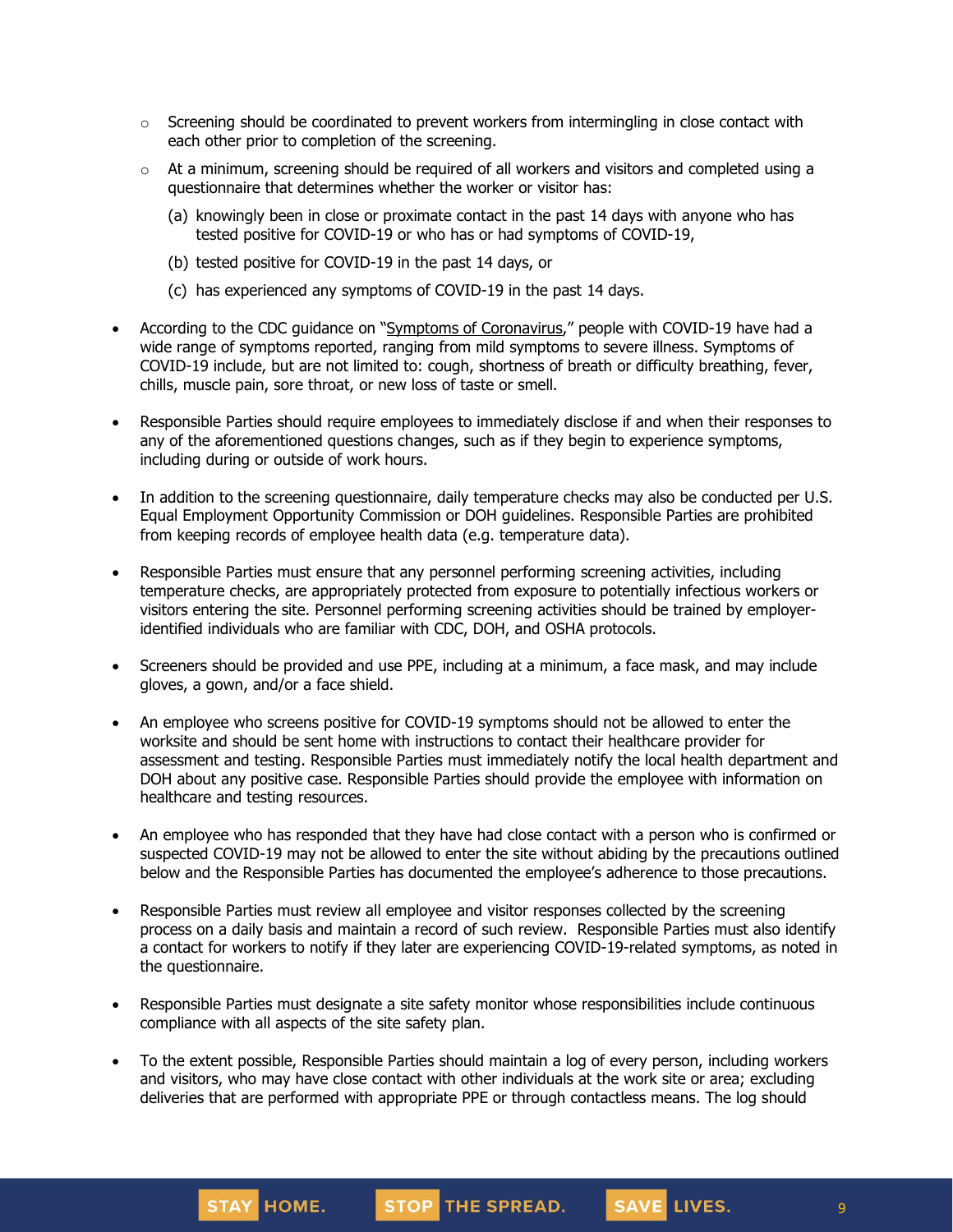contain contact information, such that all contacts may be identified, traced and notified in the event an employee is diagnosed with COVID-19. Responsible Parties must cooperate with local health department contact tracing efforts.

- Responsible Parties cannot mandate that customers complete a health screen or provide contact information but may encourage customers to do so. Responsible Parties may provide an option for customers to provide contact information so they can be logged and contacted for contact tracing, if necessary.
- Employers and employees should take the following actions related to COVID-19 symptoms and contact:
	- $\circ$  If an employee has COVID-19 symptoms AND EITHER tests positive for COVID-19 OR did not receive a test, the individual may only [return](https://www.cdc.gov/coronavirus/2019-ncov/hcp/return-to-work.html) to work after completing at least 14 days of selfquarantine. If an employee is critical to the operation or safety of a site, the Responsible Parties may consult the local health department where the building is located and the most up-to-date CDC and DOH standards on the minimum number of days to isolate before an individual is safely able to return to work with additional precautions to mitigate the risk of COVID-19 transmission.
	- $\circ$  If an employee does NOT have COVID-19 symptoms BUT tests positive for COVID-19, the individual may only return to work after completing at least 14 days of self-quarantine. If an employee is critical to the operation or safety of a site, the Responsible Parties may consult the health department where the building is located and the most up-to-date CDC and DOH standards on the minimum number of days to isolate before an individual is safely able to return to work with additional precautions to mitigate the risk of COVID-19 transmission.
	- $\circ$  If an employee has had close contact with a person with COVID-19 AND is symptomatic, the individual should notify the Responsible Parties and follow the above protocol for a positive case. Even if symptoms are deemed not related to COVID-19, the individual must complete a 14-day quarantine after the contact.
	- $\circ$  If an employee has had close contact with a person with COVID-19 AND is NOT symptomatic, the individual must complete a 14-day self-quarantine. If the staff member is critical to the operation or safety of a site AND is NOT symptomatic, the staff member should notify their employer and the health department where the building is located of their need to return to work. If approved to work, the staff member must remain under quarantine at all times when not at work. The staff member and employer must adhere to the following practices prior to and during their work shift, which should be documented:
		- 1) The staff member must take their temperature before work to confirm they do not have a fever.
		- 2) Regular monitoring: If the staff member does not have a fever or symptoms, they should self-monitor under the supervision of their employer's occupational health program.
		- 3) Wear a mask: The staff member should wear a face mask at all times while in the workplace for 14 days after last exposure to a person with COVID-19. The staff member may not share headsets or other objects used near the face.
		- 4) Social distance: the staff member should continue social distancing practices, including maintaining, at least, six feet distance from others. The staff member may not congregate in the break room or other crowded places.
		- 5) Clean and disinfect work spaces: Continue to clean and disinfect all areas such as offices, bathrooms, common areas, and shared electronic equipment routinely. Increase the frequency of cleaning and disinfection of high-touch surfaces.